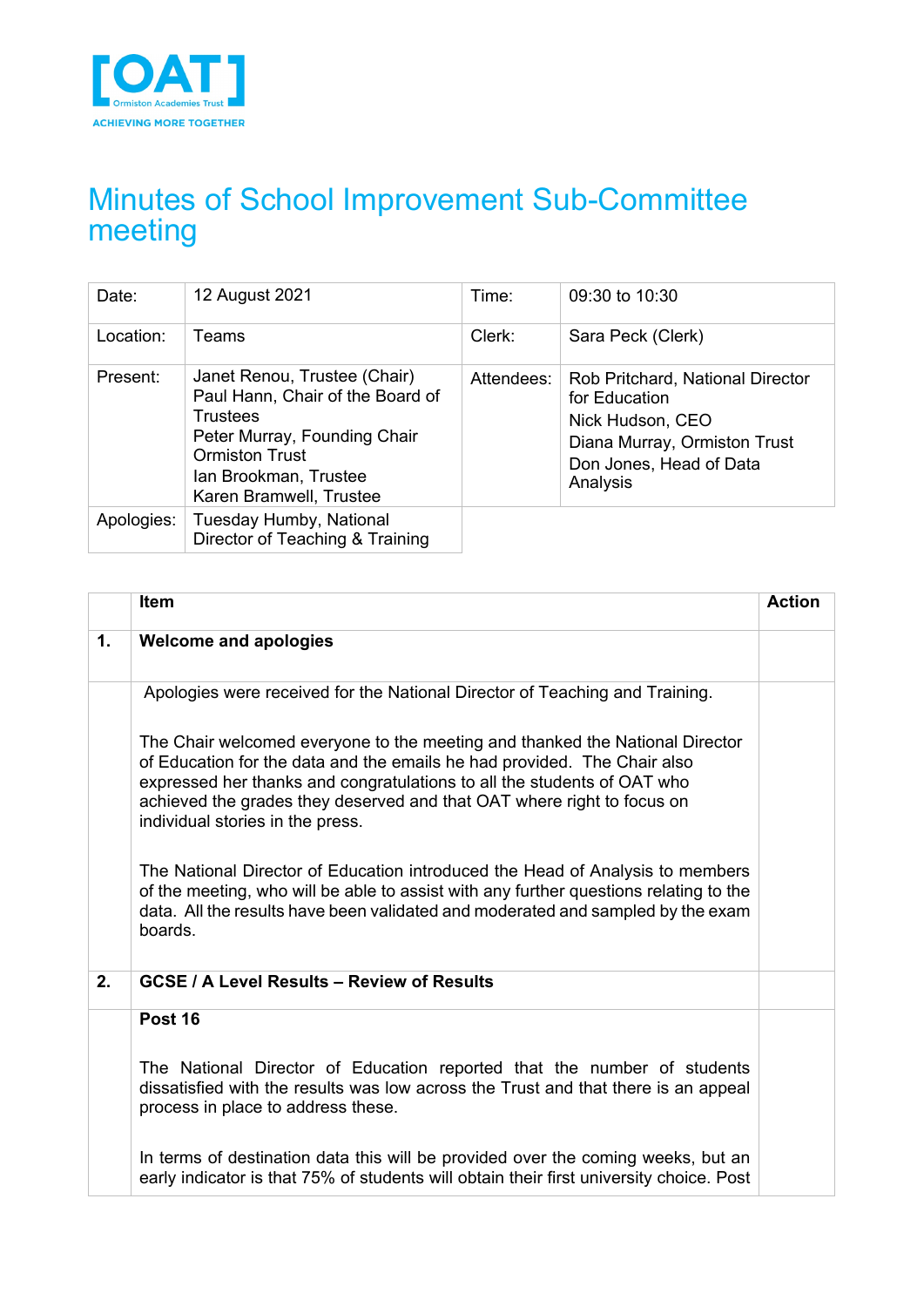

16 results this year have gone up just under a grade (C+ to B-) compared to the 2019 data. Fluctuations in changes across academies are due to the sample sizes and smaller cohorts. Over the coming weeks we will be able to refine the data. One of the biggest cohorts for the Trust was in Psychology.

Trustees asked for Post 16 destination data to be reported in a future meeting.

# **The Trustees noted that the value-added table can't be used to compare year on year due to TAGs.**

The Head of Data Analysis responded that the data was not a surprise. On the timeline in November, when it was collated, was when mocks would have been undertaken. The mocks help students get into the mindset of taking exams and are used as more an indicator for students.

**The Trustees raised an issue around the purple dots on the data (disadvantaged) in relation to 2017, where the performance seems the same for the Trust, but the gap has gone up rather than closed.**

The National Director of Education responded that disadvantaged children historically have better results from exams rather than teacher assessment, as assessments and coursework form part of the grade, they are unlikely to get the same type of support at home and attendance maybe lower. At Maritime there has been a problem with a group of students (9) that did not return to school after the lockdown.

# **Key Stage 4**

The National Director of Education presented the overall attainment figure which is 42%. There is a 7.5% increase (5+ basics) compared to 2019. Rivers looks to be a big increase from 2019, however the cohort was an able cohort. Venture's basics have decreased. At present we don't have any national figures to make comparisons. From a press release circulated by PLMR our results for GCSE and A Level are a modest increase.

The Trustees said that this was a positive outcome and congratulated OAT.

#### **The Trustees stated disadvantaged students remote learning may not have worked so well, optimistic regarding students closing the gaps. Is it optimistic to expect further closing of the gap?**

The National Director of Education reminded Trustees that these circumstances of the pandemic are unique - we have not seen this kind of disruption to learning since World War 2, and that there was a lot of focus on Year 11 and Year 13 and there will be recovery plans in place.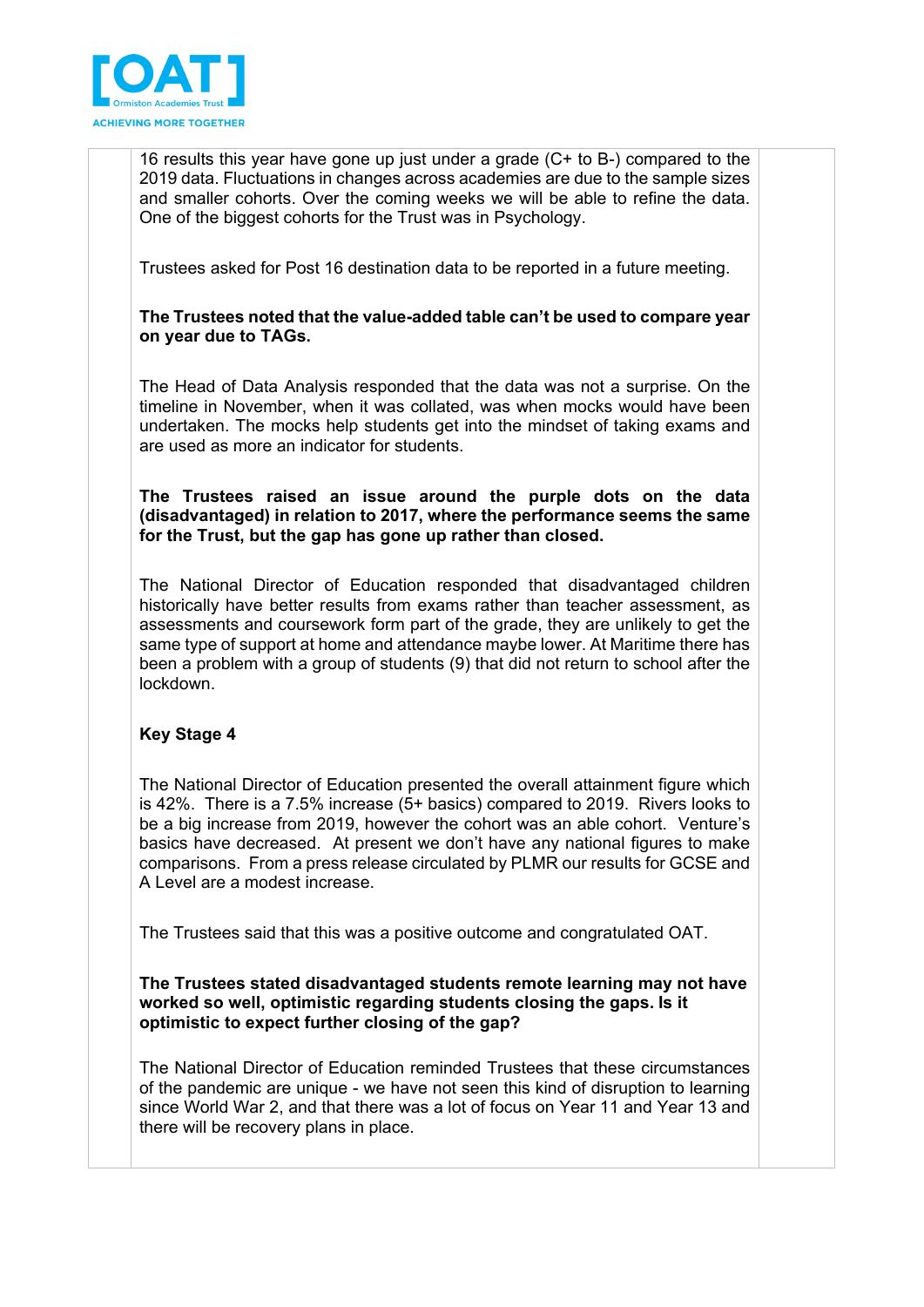

The government will be informing us what exams will look like next year, with the possibility that students will be given the questions prior to the exams. From September 2021 there will be a big push for attendance and a particular focus on the disadvantaged pupils.

The Trustees said a focus also on Primary children year 5 and 6 would also be needed as well as early years.

# **The Trustees highlighted the difference in English (58%) and Maths (48%) combined (42%) comparison to national levels**

The National Director of Education explained that there has always been a gap at national level between English and Maths. There is a problem with recruiting qualified Maths teachers. Maths nationally is 67% and English 80%. OAT now has Jemma Sherwood in place as Senior Maths Practitioner and a team which will now address the issues and deploy to the greatest need.

# **The Trustees asked if it was realistic to close the gaps over a child's school life?**

The Trustees responded that if we continue to work hard, we should be able to do this, it is probably easier with the younger children. Continue with testing to identify the gaps.

The Chair suggested that in the new academic year she and maybe other Trustees would be able to visit OAT academies, to observe the work of the schools and see how children are progressing. It is important to understand the stress children maybe experiencing at home due to Covid 19 as this will affect their behaviour in school.

With Trustees visiting academies it will allow the chance to connect with staff and the OAT Executive. As we are still in a pandemic, we hope that another variant in the Autumn will not affect the academies in a drastic way and that they will not be any further lockdowns. It is important that we support the wellbeing and mental health of students and the balance of knowledge and the curriculum.

The Chief Executive Officer responded that the academies would welcome visits from the Trustees, and regarding organising visits to contact him or the National Director of Education.

National Director of Education suggested that they needed clarity from DE and Exam Boards on the two cohorts to be assessed this year earlier so that they can inform the Principals' regarding the teaching focus and ensure that the teaching is of a high quality.